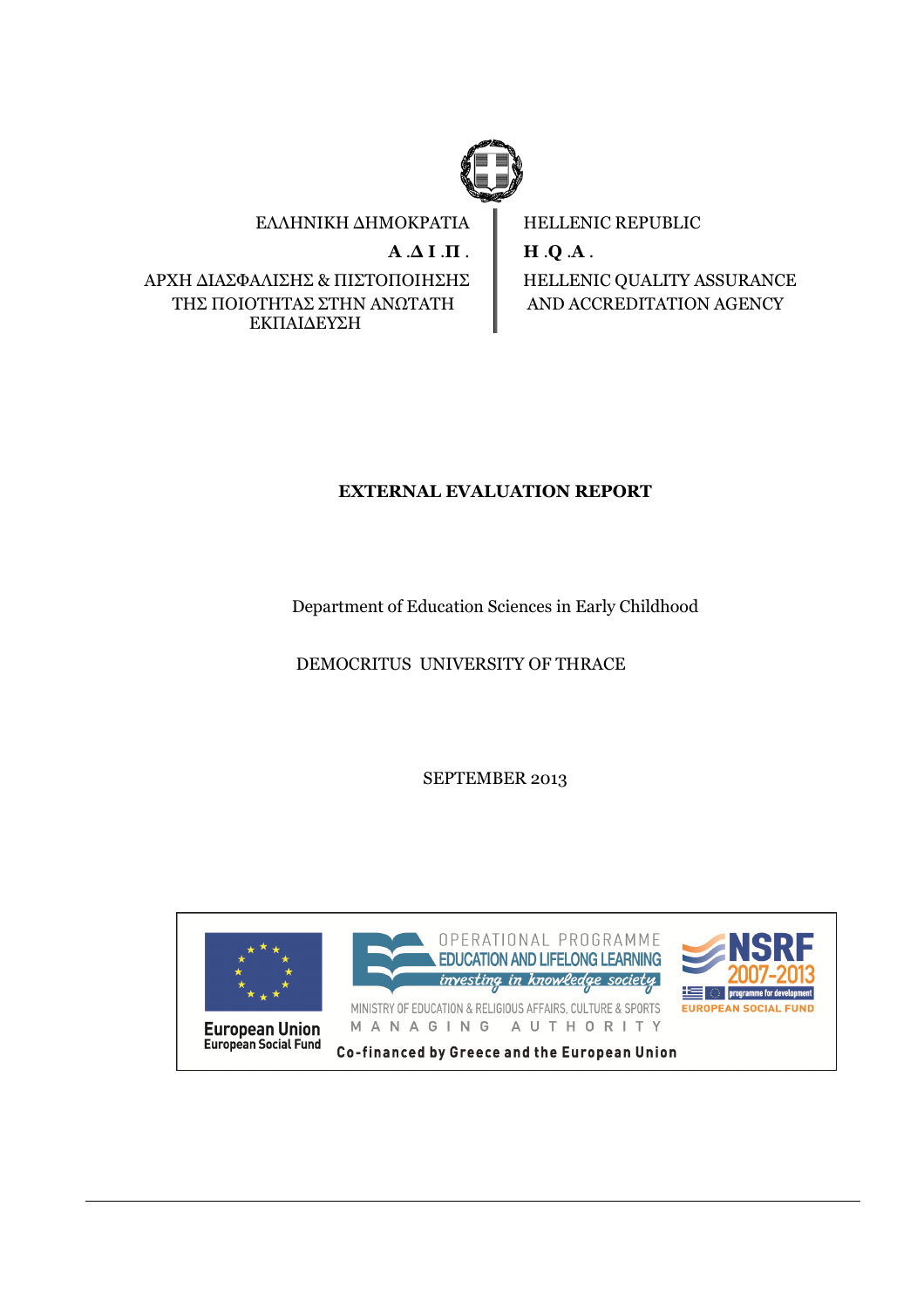# TABLE OF CONTENTS

#### The External Evaluation Committee Introduction

I. The External Evaluation Procedure

- Brief account of documents examined, of the Site Visit, meetings and facilities visited.
- II. The Internal Evaluation Procedure
	- Comments on the quality and completeness of the documentation provided and on the overall acceptance of and participation in the Quality Assurance procedures by the Department .

## Α. Curriculum

# APPROACH

- Goals and objectives of the Curriculum, structure and content, intended learning outcomes.
- IMPLEMENTATION
	- Rationality, functionality, effectiveness of the Curriculum.

RESULTS

• Maximizing success and dealing with potential inhibiting factors.

# IMPROVEMENT

• Planned improvements.

# B. Teaching

APPROACH:

- Pedagogic policy and methodology, means and resources.
- IMPLEMENTATION
	- Quality and evaluation of teaching procedures, teaching materials and resources, mobility.
- RESULTS
	- Efficacy of teaching, understanding of positive or negative results.
- IMPROVEMENT
	- Proposed methods for improvement.

## C. Research

APPROACH

- Research policy and main objectives.
- IMPLEMENTATION
- Research promotion and assessment, quality of support and infrastructure. RESULTS
	- Research projects and collaborations, scientific publications and applied results.

IMPROVEMENT

• Proposed initiatives aiming at improvement.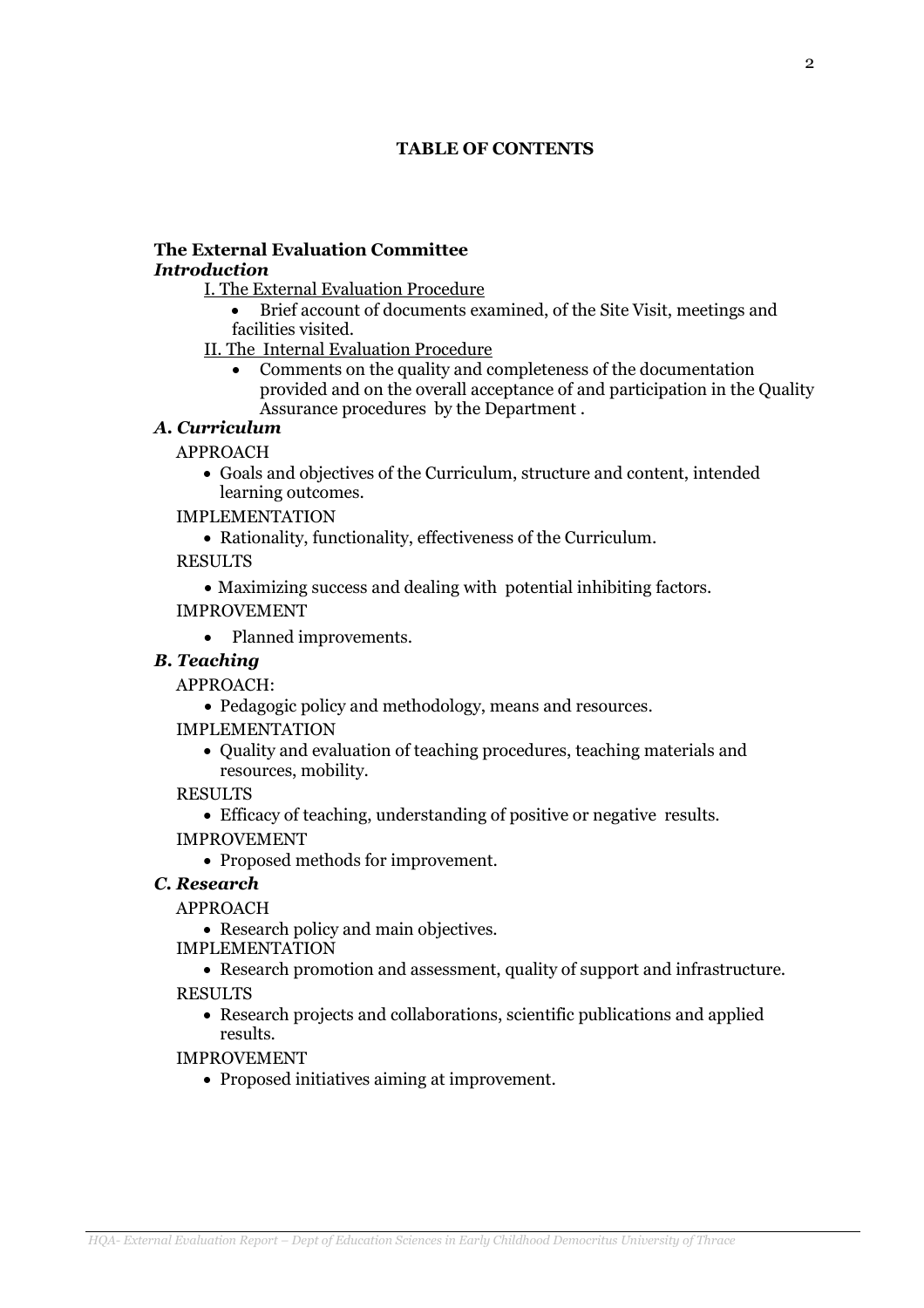### D. All Other Services

#### APPROACH

• Quality and effectiveness of services provided by the Department.

IMPLEMENTATION

- Organization and infrastructure of the Department's administration (e.g. secretariat of the Department).
- RESULTS
	- Adequateness and functionality of administrative and other services.

### IMPROVEMENTS

• Proposed initiatives aiming at improvement.

### Collaboration with social, cultural and production organizations E. Strategic Planning, Perspectives for Improvement and Dealing with Potential Inhibiting Factors

• Short-, medium- and long-term goals and plans of action proposed by the Department.

## F. Final Conclusions and recommendations of the EEC on:

• The development and present situation of the Department, good practices and weaknesses identified through the External Evaluation process, recommendations for improvement.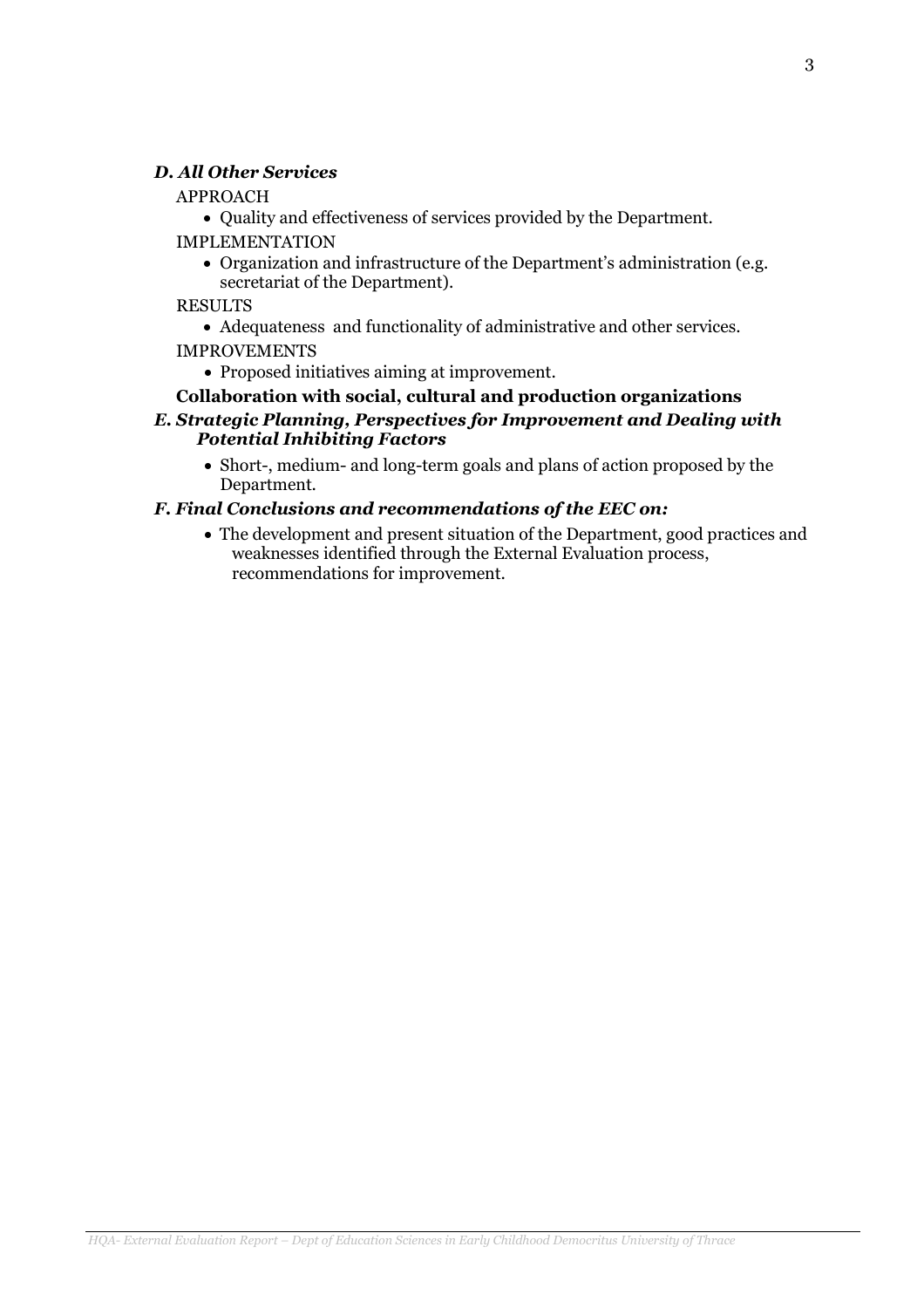#### External Evaluation Committee

The Committee responsible for the External Evaluation of the Department of Education Sciences in Early Childhood of the Democritus University of Thrace consisted of the following three (3) expert evaluators drawn from the Registry constituted by the HQA in accordance with Law 3374/2005 :

- 1. Dr. Evangeline Newton, Professor of Literacy Education, The University of Akron in Akron, Ohio (USA) (Coordinator)
- 2. Dr. Christos Panayiotopoulos, Associate Professor of Child and Adolescent Mental Health Policy, University of Nicosia, Cyprus
- 3. Dr. Eleonora Papaleontiou Louca, Associate Professor, Psychology, Vice-Chairperson, Department of Social and Behavioral Sciences, The School of Humanities and Social Sciences, European University Cyprus, Cyprus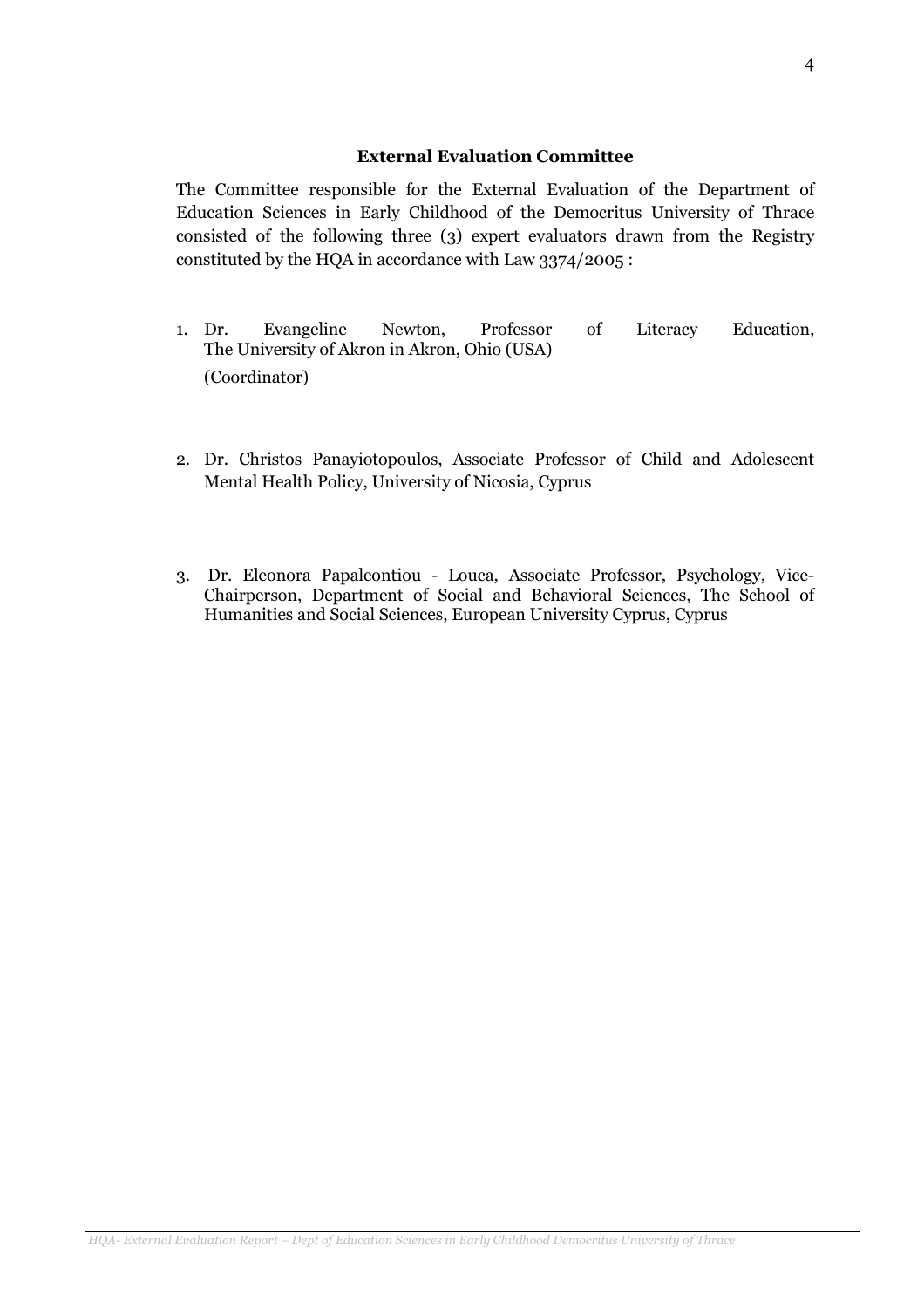N.B. The structure of the "Template" proposed for the External Evaluation Report mirrors the requirements of Law 3374/2005 and corresponds overall to the structure of the Internal Evaluation Report submitted by the Department.

The length of text in each box is free. Questions included in each box are not exclusive nor should they always be answered separately; they are meant to provide a general outline of matters that should be addressed by the Committee when formulating its comments.

#### Introduction

Background. The Department of Early Childhood Education was founded in 1987. It became administratively autonomous in 1992, and it was renamed Science of Education and Early Childhood in 2002. In 2003-2004 the department started operating its first postgraduate degree in collaboration with the University of the Aegean and the National Kapodistrian University of Athens.

The first postgraduate degree program led to a masters entitled, ''Socio- cultural education and training of facilitators". Because of financial constraints the Ministry of Education and Life Learning never approved the program. Consequently, the degree was terminated in 2008-2009.

Despite this setback, the department has placed particular emphasis on the development of a new autonomous master's degree titled, ''Innovative Educational Approaches in Multicultural Educational Environments.'' This program has two areas of concentration: 1) atypical and typical forms of education and; 2) intercultural education

The External Evaluation Procedure. The committee was composed of three members:

- Dr. Evangeline Newton (Coordinator), Professor of Literacy Education, The University of Akron in Akron, Ohio (USA)
- Dr. Christos Panayiotopoulos, Associate Professor of Child and Adolescent Mental Health Policy, University of Nicosia, Cyprus
- Dr. Eleonora Papaleontiou Louca, Associate Professor, Psychology, Department of Social and Behavioral Sciences, The School of Humanities and Social Sciences, European University Cyprus, Cyprus.

On the morning of September 3, the committee met initially for briefing at the Hellenic Quality Assurance Agency for Higher Education (HQAA ) offices in Athens. From September 3-5 the committee met at the Department of Early Childhood Education. During this period, the committee met with the Head of the Department, the majority of full-time and adjunct (i.e., Special Laboratory Teaching Staff

[EETEP]; Special Technical Staff [EDIP]) faculty, students, and administrative staff.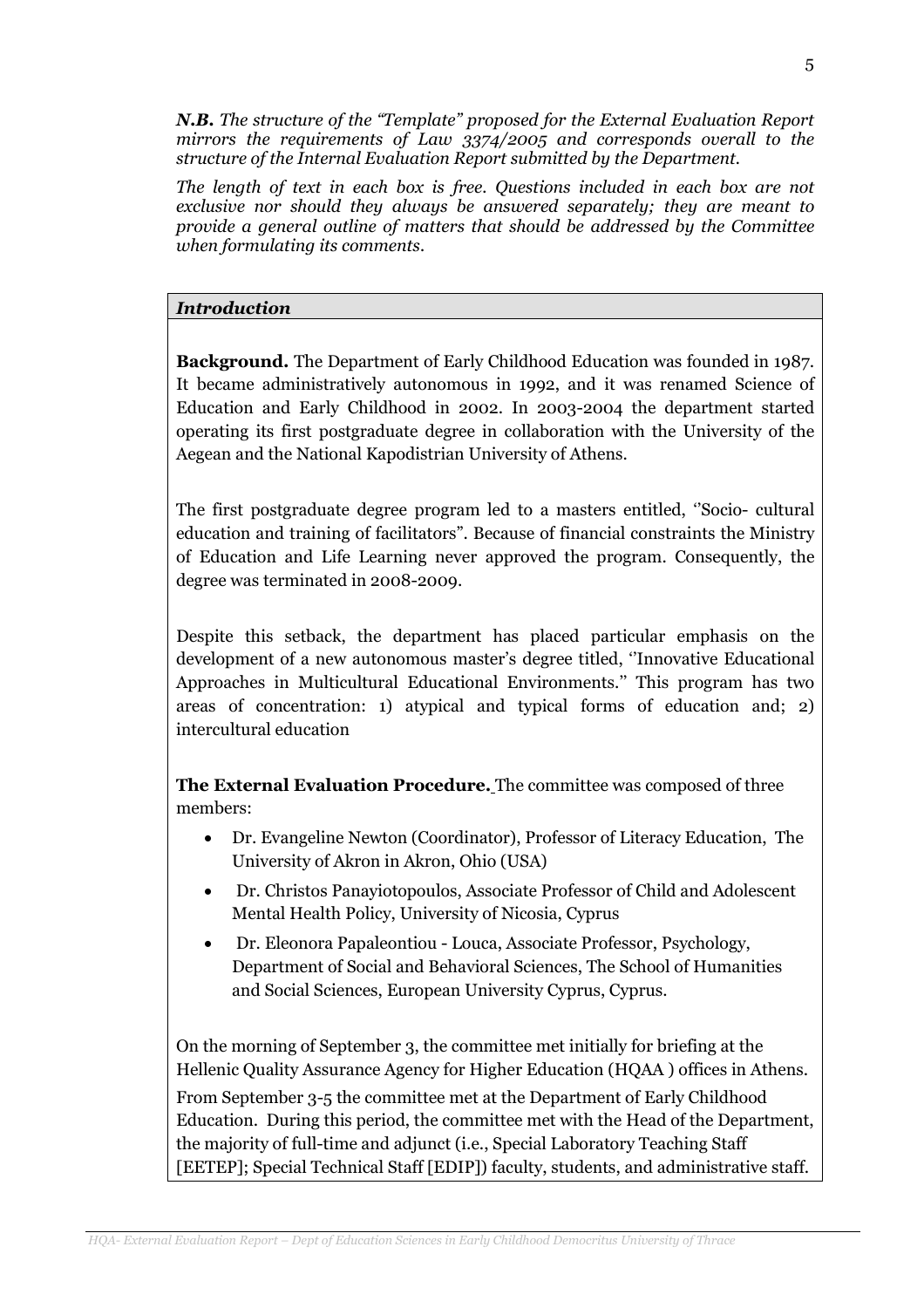The committee held both individual and group interviews with full time and adjunct faculty as well as with students and administrative staff.

During this time the committee also toured the Early Childhood Education department, the School library, classrooms and staff offices. Its tour included extensive visits to all of the labs (i.e., Environmental Education, Educational Research) that operate under the Department of Early Childhood Education. In addition, the committee met with the Dean of the School, the Vice-Rector and the president of MODIP.

The committee was provided with the following documents.

 The Internal Evaluation document focused on three areas: 1) objectives of the curriculum; 2) faculty research productivity and; 3) the department's contribution to the community. The report concluded with a discussion of the department's shortand long-term goals. This report had been composed in June 2013; it referred largely to the years 2008-09 through 2012-13.

 At our request, the department provided updated faculty curriculum vitae; course syllabi, samples of exam questions, practicum and dissertation handbooks, records of general assembly meetings (indicatives), minutes taken during the upgrading of faculty, and manuals for practicum placement and for dissertations.

The committee thanks the Department of Early Childhood Education for its generous hospitality and support at all times.

The Internal Evaluation Procedure. It was evident that the department invested much time in its preparation of the June 2013 Internal Evaluation. We commend the faculty for the meticulous preparation of this evaluation, particularly in the context of their limited time and resources. The document had an appropriate organizational structure and provided detailed information about the department's operation and goals. This document in conjunction with the additional documentation provided to the committee resulted in a deeper understanding of what was presented and discussed during the first day (4/9) of the visit.

Moreover, the presentation given by all faculty and the extensive tours of all departmental facilities gave the committee a clearer picture of what has been achieved by the department over the last few years. Furthermore, the interviews conducted with administrative staff and auxiliary faculty (ΕΕΤΕΠ,Ε∆ΙΠ) helped the committee understand the duties and responsibilities of auxiliary staff to permanent faculty. Altogether, these documents, interviews and tours enabled the committee to visualize how the department operates.

Overall the committee believes that the objectives of the internal evaluation have been met. We have achieved a full picture of the strengths and weaknesses of the department.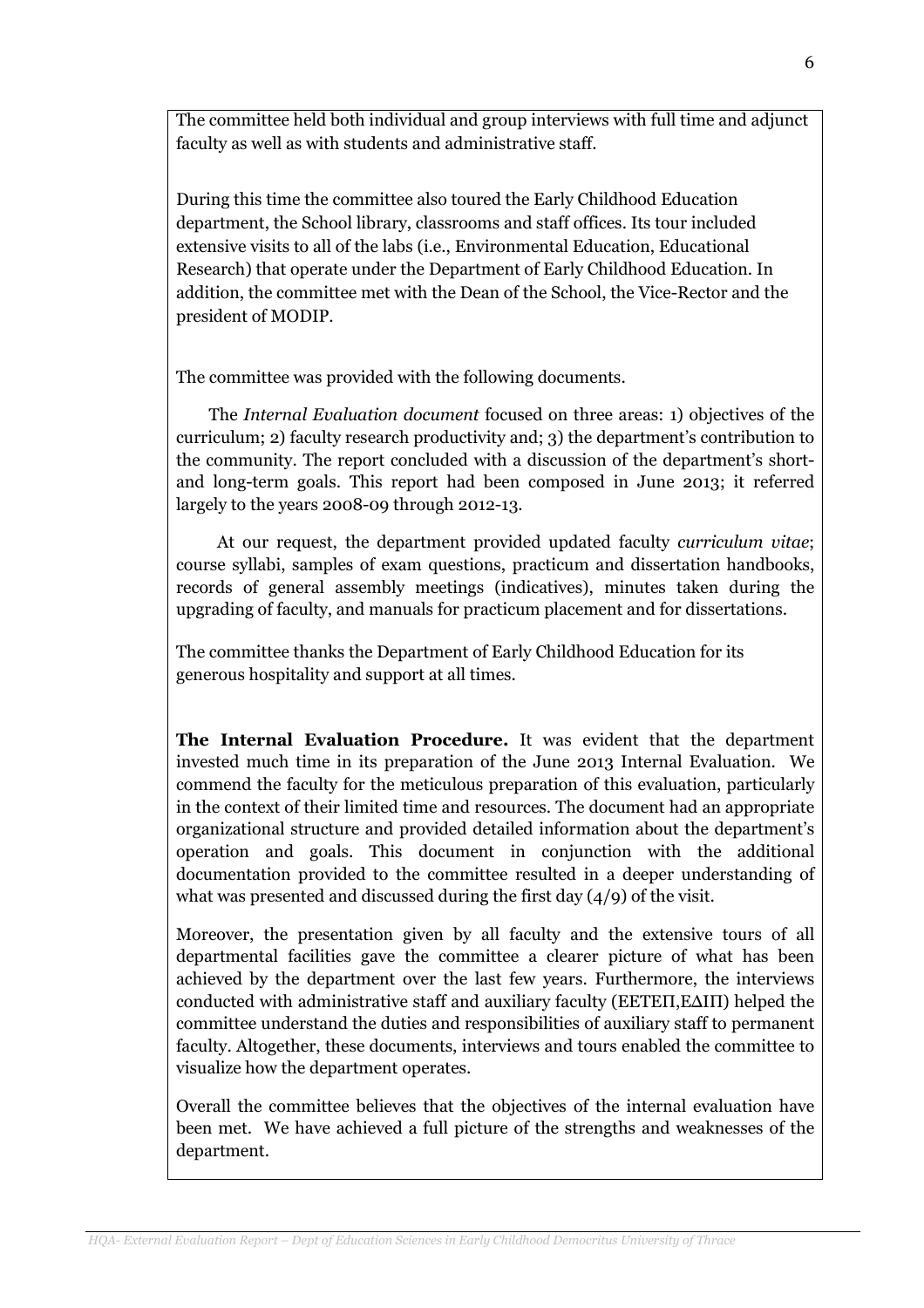Α. Curriculum To be filled separately for each undergraduate, graduate and doctoral programme.

## APPROACH

Goals and Objectives: The prospectus identifies the overall goals and objectives of the program. The curriculum is consistent with the stated objectives and clearly compatible with the needs of contemporary society.

The department has implemented an annual review of program content at the end of each academic year. During that meeting, faculty both self-assess and consult with students about the effectiveness of program content as well as delivery. While the program is currently measured by the credit system, the faculty intend to implement the European Credit Transfer System (ECTS) to enable students to make European transfers easily accessible.

There is ample evidence that the department has designed a rich, comprehensive and student-centered program of studies which address a wide range of relevant topics. Moreover, it is clear from examination of syllabi and other teaching materials that the research component of each course is current and present throughout the curriculum.

Furthermore, the curriculum addresses issues related to the needs of the local community where departmental graduates will be working in multicultural settings and environments. Of particular note are efforts to develop deeper understanding and effective instructional strategies for students with diverse cultural experiences. In the Education of Muslim Children project, for example, students are assigned to multicultural classrooms in which they experience first-hand how theory becomes practice in a non-typical educational setting.

Similarly, the curriculum is enriched with programs adapted from other courses and international programs (e.g., Lesson Study, local resources) that emphasize the value of first-hand pedagogical experience. These adaptations reflect the faculty's clear understanding of contemporary, research-based child development theory and how it can be operationalized in a variety of in actual educational settings (see "Teaching").

# IMPLEMENTATION

The committee believes that the department's goals and objectives are being implemented effectively, particularly in the following five ways: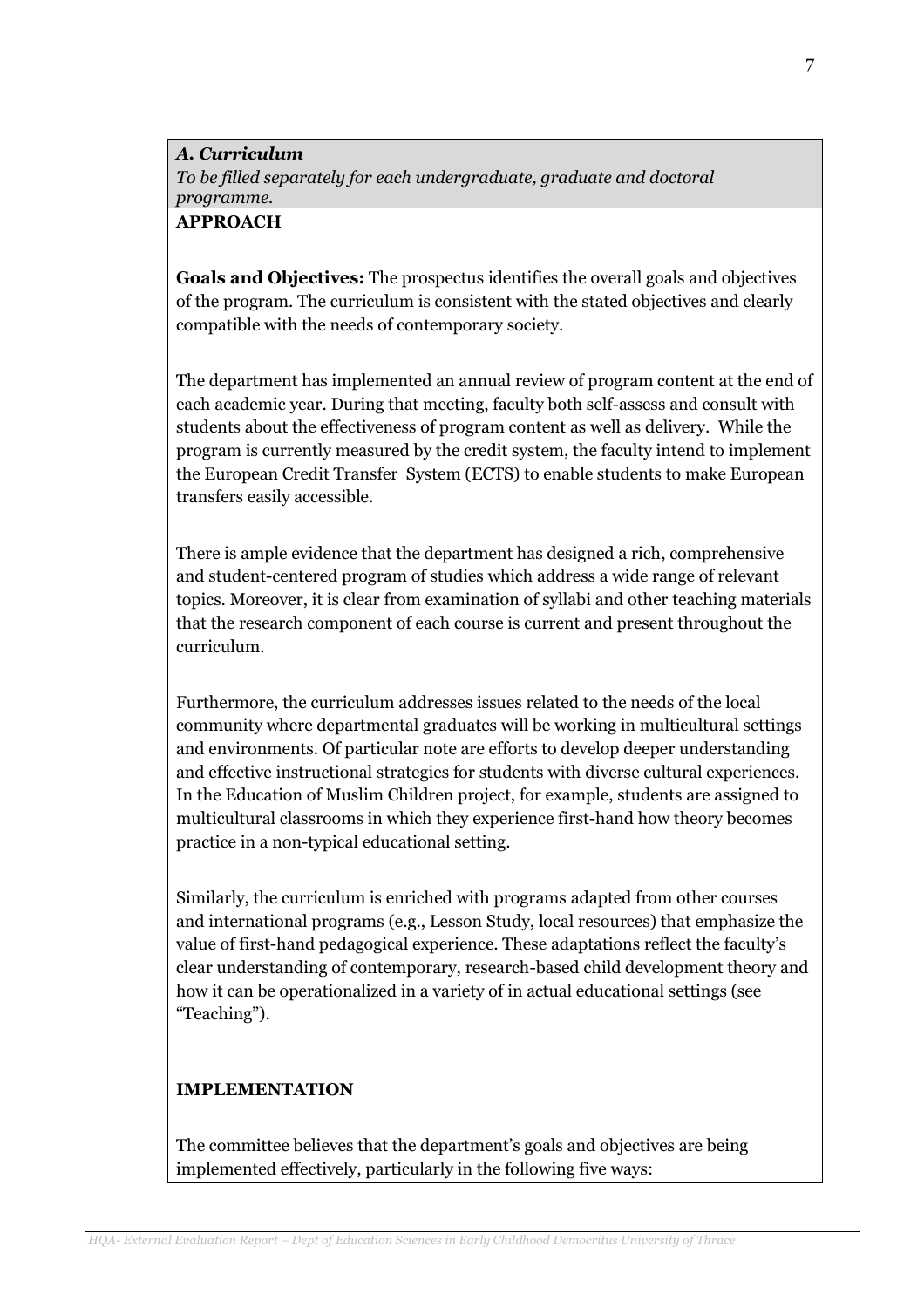- 1. There is a coherent academic rationale for the content and order in which courses are offered.
- 2. Technology and e-learning resources are effectively incorporated into classroom instruction.
- 3. Faculty employ a variety of instructional methods to deliver course content.
- 4. Students are actively engaged in a range of experiences that require critical thinking and metacognitive reflection.
- 5. Students are assessed regularly using multiple methods (e.g., exams, written essays, portfolios) that demonstrate deep understanding.

The committee notes that while a course outline is provided at the initial class meeting, the outline template needs to be consistent across courses and include basic information (see Improvements).

#### Practicum

The practicum section which is considered core for the Department's operation seems to take a lot of time from faculty members (2) who teach courses too. That means that faculty members devote much time to the organization, allocation and supervision of supervisors. It is therefore recommended that the Department hire an experienced practitioner with minimum criteria of holding a Master as to alleviate the burden from permanent full time members.

### **RESULTS**

In general, the department is achieving its goals very well and we believe is to be commended for delivering high-quality instruction under challenging circumstances (e.g., lack of funding and resources). Faculty have demonstrated the ability to develop and implement innovative, research-based programs that represent "Best Practice" (Zemelman, Daniels &Hyde, 2012) and contribute significantly to student learning.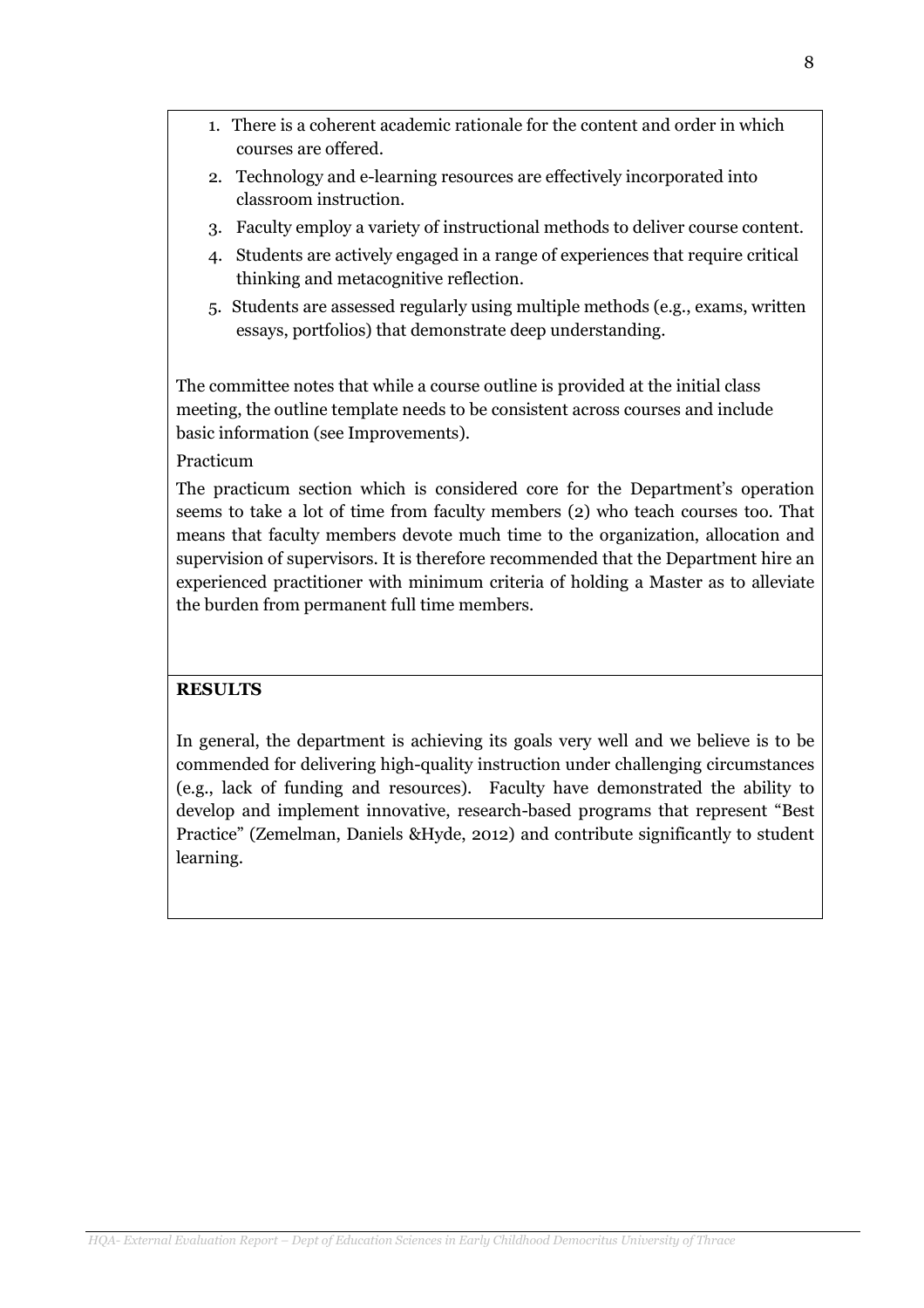#### IMPROVEMENT

Based on our observations, examination of materials and discussions with faculty, staff and administrative personnel we make the following suggestions:

- While we commend the department's yearly self-evaluation, we also recommend that this assessment process include discussion of issues related to publication, research involvement, personal development and student evaluation.
- Although it is clear that faculty use an outline to plan and deliver instruction, we recommend that the department creates a template that will provide uniform formatting (e.g., aim, objectives, learning outcomes, content of subjects, evaluation measures that include the weight of each assessment measure, and current references). (See Appendix for an example.)
- Since Educational Psychology is a basic course central to teacher preparation, we urge faculty to add this course to its major requirements.
- While Cognitive Psychology is included in the curriculum, it appears very early. We recommend the following sequence: 1) Introduction to Psychology; 2) Child Psychology; 3) Social Psychology; 4) Cognitive Psychology; 5) Psychopathology.
- It is important that the faculty consider at some stage implementing prerequisites in their courses of study. For example, a student should not take Cognitive Psychology before successful completion of an introductory psychology course. This information needs to be explicit in the order of courses offered each semester.
- The current program requires only one semester of music education. Similarly, kinesthetic movement is only one part of Practicum (A2). Since
- music and movement enhance all aspects of child development, and constitute part of the daily curriculum in nursery schools, we urge faculty to consider expanding their presence in the curriculum.
- We recommend that the department consider a "Special Needs" committee that would provide counselling and advising services for students. We understand that such a plan is underway, so we encourage its timely implementation.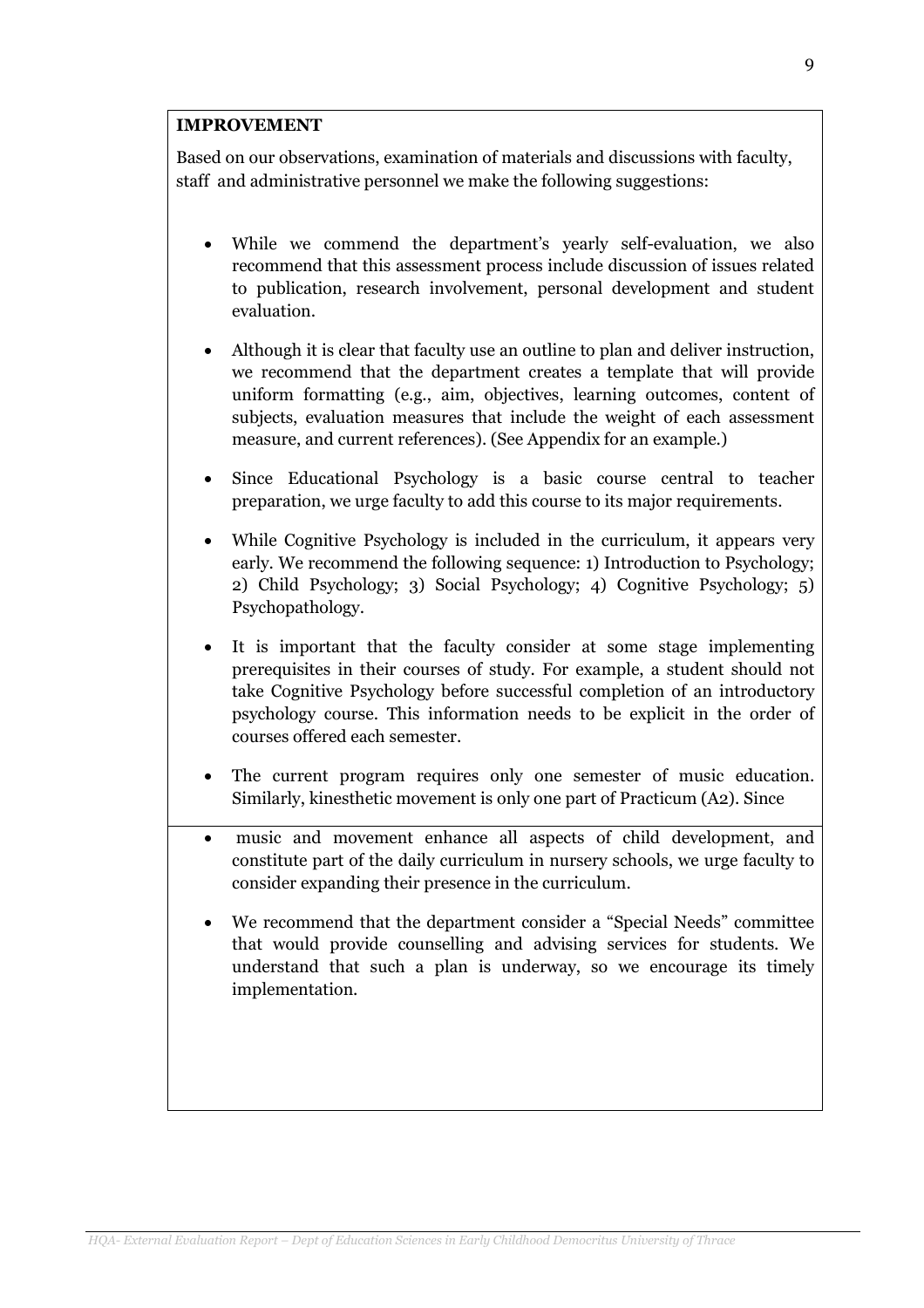#### B. Teaching

### APPROACH

Teaching Approach and Methodology. We believe the department has a wellestablished and cohesive student-centered teaching approach that aligns with current evidence-based research methodologies. In fact, after close inspection of a variety of methods and student products, we believe the faculty is to be commended for delivering consistent high-quality instruction to their students. There is also a high correlation between a faculty member's discipline and the courses he or she teaches, suggesting that most of the faculty are teaching in areas where they have scholarly expertise.

In its internal evaluation, the department noted that in addition to traditional lecture, faculty employed a variety of instructional methods (see Section 4.2). Our in-depth examination of materials corroborates this claim. As noted earlier, we saw that the instructional and assessment methods employed by the faculty incorporate project-based learning, creative and critical thinking, "Best Practice" instruction through cooperative learning activities, metacognitive and reflective work, field trips, workshops and community-based projects.

In addition, faculty incorporate a variety of digital technologies, video and overhead projectors, television and in some classrooms computers and SmartBoards. Moreover, by using so many resources that can translate learning theory into practice the faculty is modelling effective instructional techniques their students will be using one day in their own classrooms.

The internal evaluation provides further evidence of the faculty's strengths. For example, the document noted that there was a high level of satisfaction among students (see Section 4.1). In our interviews with approximately twenty current and former students, we found a similar high level of satisfaction. Students said that faculty are accessible, supportive, and display personal concern for their development. In a 2008 alumni response, 8 of 10 graduates said that they would choose the same program if they were about to become students again.

Teacher/Student Ratios: Overall, there are 19 active faculty members for 642 students. The ratio is 35 students per staff member. Although they have not yet joined the staff, three additional faculty members have been approved. Still, the teacher/student ratio is problematic. In 2009, for example, the department had 15 adjunct faculty members who provided additional instructional support, but because of budget cuts only one adjunct faculty member remains.

Because of this faculty attrition, there are some basic courses which have no staffing.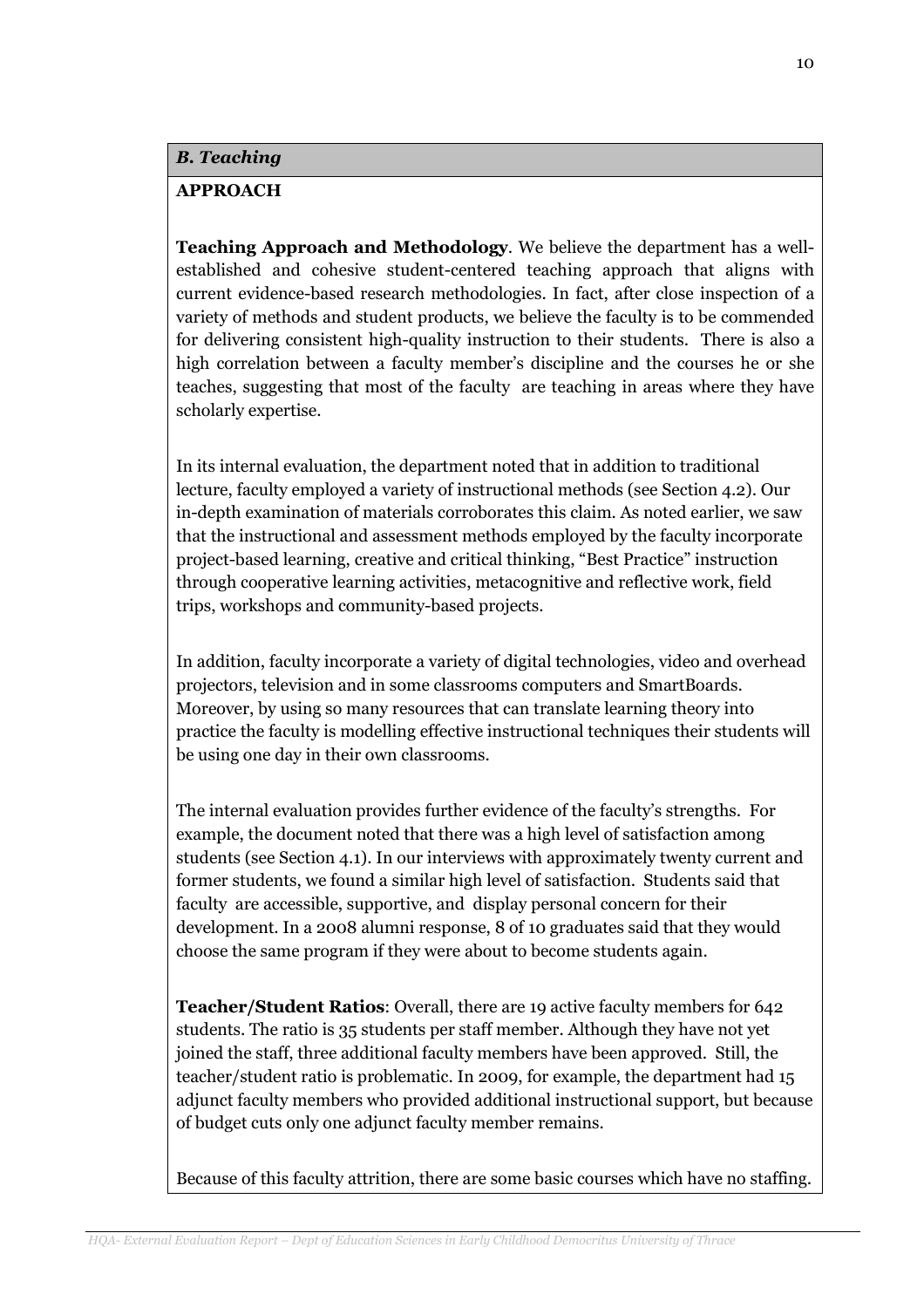To date, current faculty have volunteered to team-teach some of these courses. This certainly demonstrates their commitment to students and to the department, but such a burden is unsustainable; we believe that additional faculty must be hired in the critical areas as soon as possible.

Similarly, it will be difficult for faculty to sustain such a high level of teaching and research without additional resources. For example, many faculty members teach more than the required workload in order to deliver the program. While this enables the department to meet programmatic needs, it limits the amount of time faculty members can devote to research, their own professional development, their service to the university and local community, and might potentially result in staff burnout. To date, faculty have struggled to achieve an adequate level of research but we believe that unless the department hires additional faculty members, this level of excellence cannot be maintained.

## IMPLEMENTATION

Materials and Resources. In their internal evaluation, faculty noted that they regularly augment textbook instruction with supplementary reading (see section 4.2). We found evidence that faculty do in fact use e-learning articles and websites as well as project-based "manipulative" materials to teach mathematics and science. These enhance learning by giving students information from a variety of sources as well as "hands-on" experiences that build critical thinking.

Teaching Procedures. The committee finds ample evidence that the curriculum is implemented using innovative and research-based teaching approaches. As noted earlier, the department links research and practice through a variety of instructional means. For example, some faculty have implemented a "Lesson Study" (Watanabe, 2003) an instructional model which engenders critical thinking and metacognitive awareness through student collaborative problem-solving. This research-supported model of classroom inquiry originated in Japan and has been replicated globally in many classrooms. It came to this department because of the department chair's scholarly research and participation in professional development that took her to Japan.

Furthermore, the Department is enriched by various labs which actively engage students in research-based activities that help them link theory with practice. In the Pedagogical Educational Materials lab, for example, faculty members have accumulated high-quality children's literature and games ("manipulatives") which they use to build critical thinking and concept knowledge in all content area subjects.

In the Educational Research lab faculty share resources to support applied research. The establishment of an electronic journal in this lab offers students easy access to materials that provide an opportunity to continue learning even after they have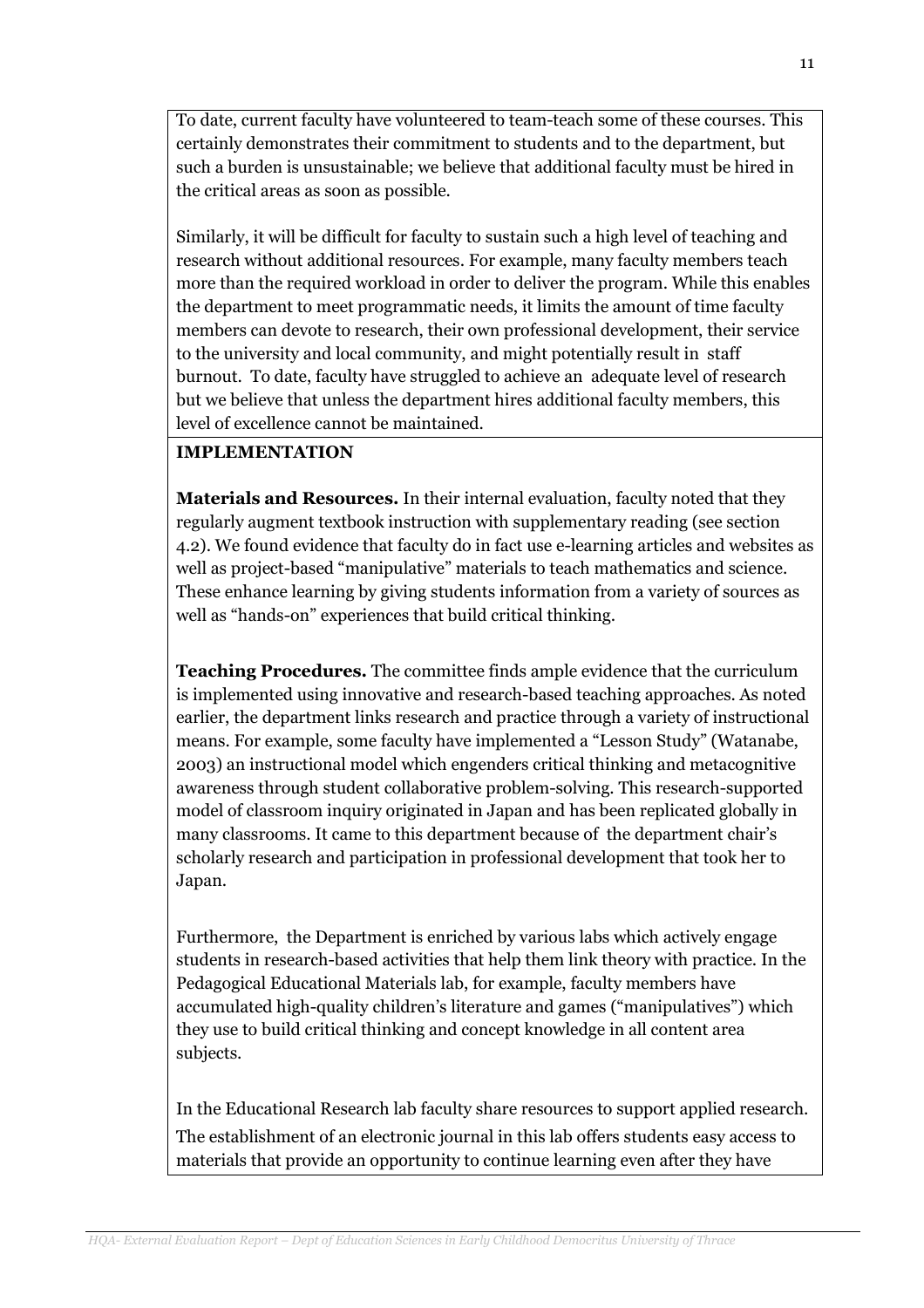graduated and enhances the Department's academic culture.

Similarly, a Laboratory for Communication and Research for Environmental Education houses a variety of hands-on scientific materials students can use to investigate a range of topics. In the process, students use cognitive and linguistic skills to find innovative solutions to scientific and environmental problems. For example, students developed an impressive array of instructional materials for teaching children with visual difficulties learning to read through the Braille system. The committee saw examples of student projects on topics ranging from the solar system to weather.

For the Practicum experience, the department uses former teachers as student mentors. These teachers link the university with the local community. With their rich professional knowledge and experience these teacher-mentors provide students with a unique understanding of instructional issues related to early childhood.

The committee observed that despite the existence of opportunities for students to study abroad through the Erasmus exchange program, participation has been disappointing to date. The main reason for limited participation appears to be the current economic situation which imposes financial burdens. There are also linguistic difficulties because most students do not know the host country's language as well as cultural reservations about leaving their familiar home environment. To improve participation in this program, we suggest that returning students share their experiences with potential exchange students in open presentations.

There are also impediments to accepting students from abroad, since most of them have had no experience with the Greek language. Because of this, we suggest implementing a student mentor program for those studying from abroad. A student from Democritus could be assigned to provide some tutoring in Greek and help with cultural integration. We further recommend that the department develops further collaborations with Greek-speaking institutions in other countries.

Finally, the committee found that technology has been employed not only to facilitate students' access to materials but also to provide students with the latest tools for creative digital instruction. In the Pedagogical Educational Materials lab, for example, students can electronically examine books in the lab's collection and even write comments on a blog. The Communication and Environmental Education laboratory has developed an elaborate website that records its activities and provides relevant information.

Evaluation Measures. As noted earlier, the committee observed that a variety of evaluation measures are used to gain a full picture of student learning. In addition to the traditional final examination, faculty use alternative assessment systems including portfolios, essays and project-based assignments.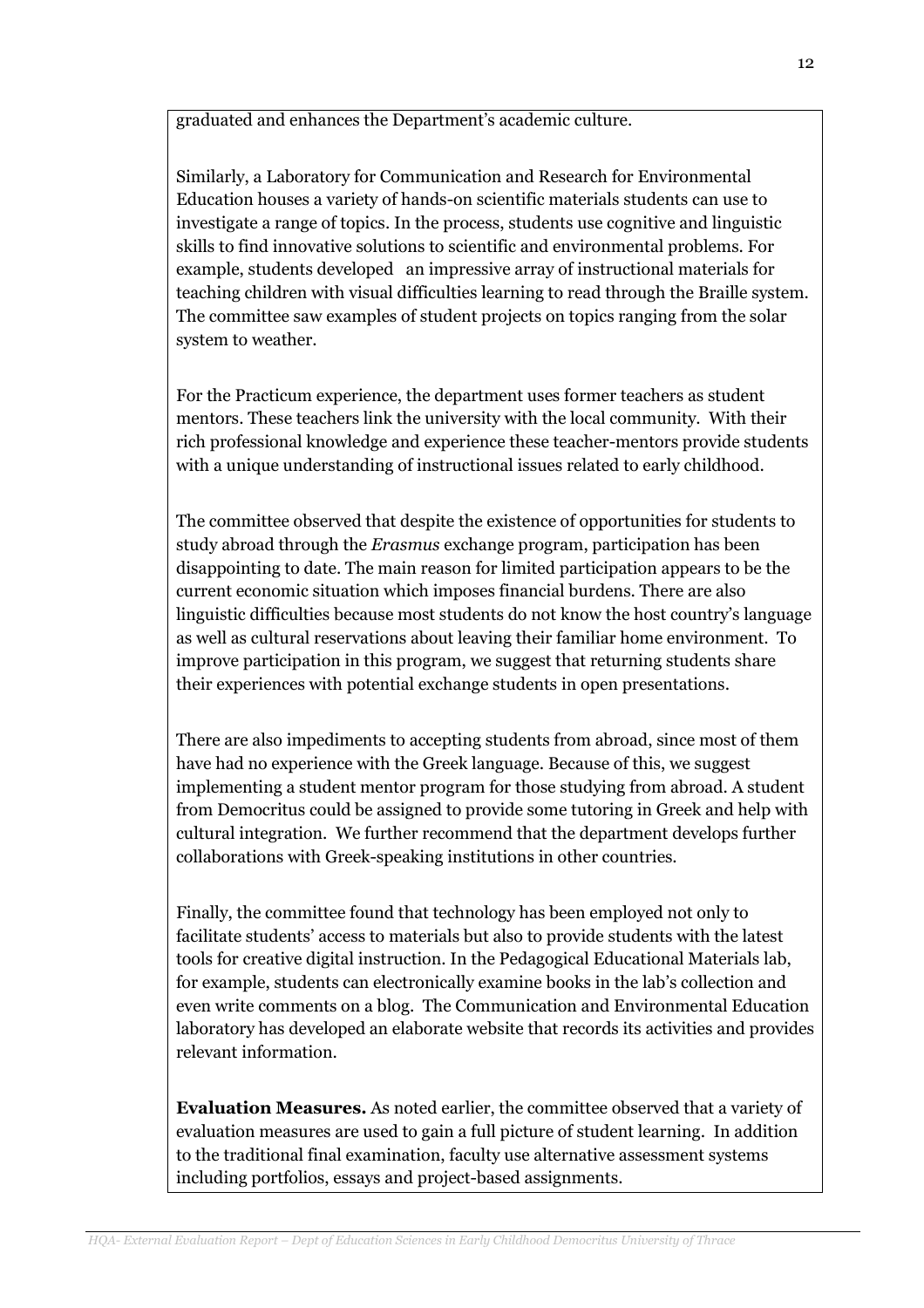### **RESULTS**

Overall, the faculty's clear commitment to teaching has produced solid results that attest to the effectiveness of the methods they employ. In their interviews, several students provided specific examples of what they considered excellent instruction. In fact, one student called her entire experience in the program a "magic journey." Furthermore, about 75% of students are successful in their first examinations. Students who are unsuccessful the first time have the opportunity to retake the exam the next examination period.

### IMPROVEMENT

The committee had fruitful discussions with faculty about how to resolve a few current issues. Based on our examinations and those discussions, we have the following recommendations:

- The department has basic facilities (e.g., laboratories) to implement the curriculum, but they could have more support in this area. It is worth noting that the faculty have used the available resources extremely well, often contributing their own private materials and funds to buy necessary equipment.
- Students sometimes use e-learning resources as a substitute for class attendance. We urge faculty to continue looking for ways to encourage attendance and help students understand that these materials are intended to enhance learning, not substitute for attendance.
- Unless the number of faculty is significantly increased, the department has proposed – and we concur – that the number of students admitted annually be reduced.
- Faculty members often commented that they enjoyed learning from and with each other, but there were few opportunities for them to come together just for this purpose. Given the heavy teaching and research load they have, this is not surprising but we recommend that the department establish regular opportunities for faculty to meet, share instructional ideas and receive feedback.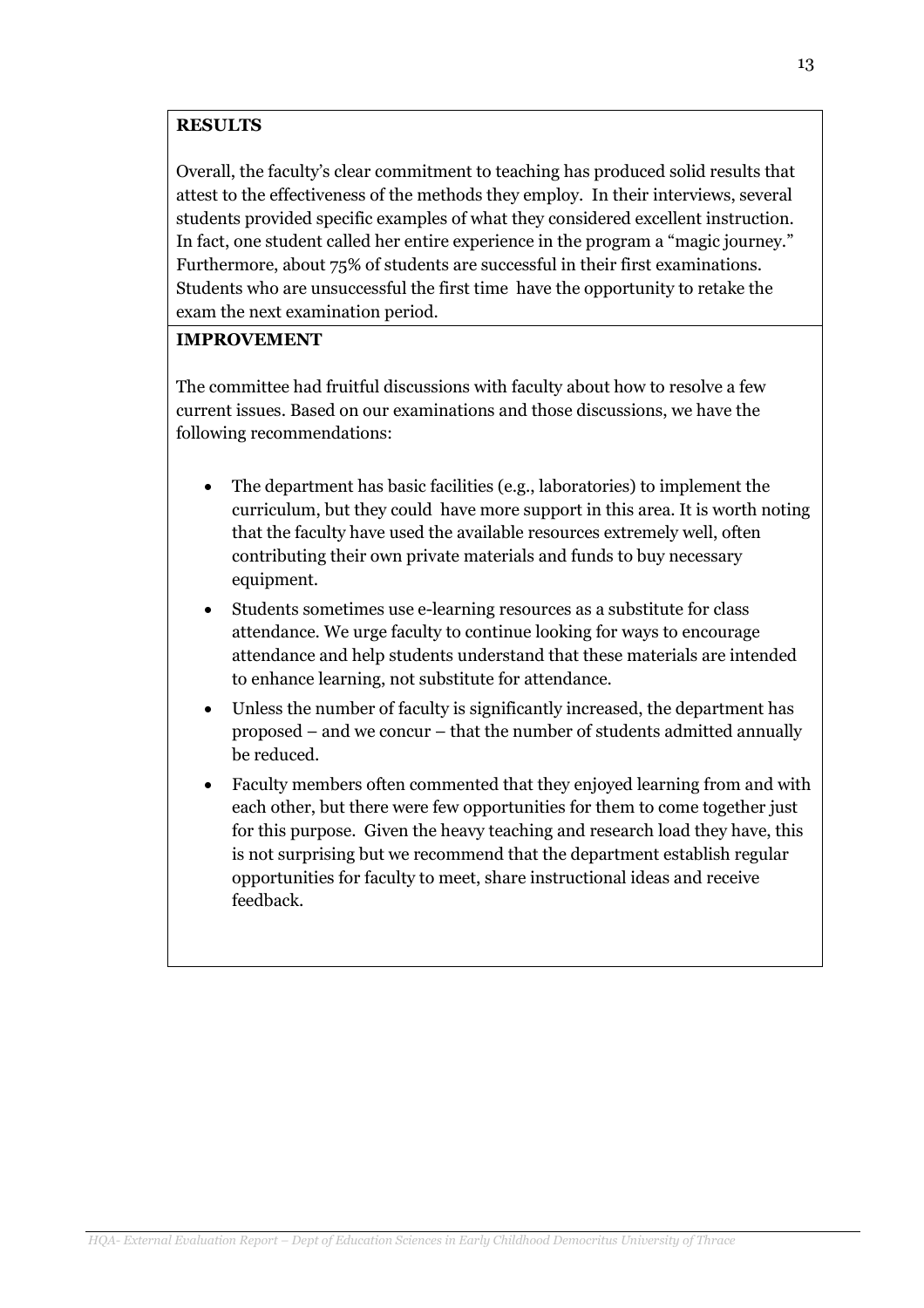C. Research

For each particular matter, please distinguish between under- and post-graduate level, if necessary.

## APPROACH

Policy and Main Objectives. The committee was impressed by the efforts and the work that is taking place in the Department despite the limited financial resources. In particular, we would like to commend the department for its focus on issues of intercultural education and the dynamics that have been developed amongst the majority and the minority population in the area.

Although on our first day we were told about the research objectives and research policy the department is aiming to achieve, the committee did not find any written research policy or research objectives. In the internal evaluation report (Appendix 2A), however, the department states very clearly when a student can undertake a dissertation, what the student is expected to achieve and what time schedule must be followed.

Similarly, in the documents provided the committee found no evidence of any kind of Research Ethics Committee or any student guide on how to conduct research. Because issues of plagiarism and research ethics are of utmost importance, the committee believes that there should be a more comprehensive ''Ο∆ΗΓΟΣ ΠΤΥΧΙΑΚΗΣ ΜΕΛΕΤΗΣ,'' one which clearly presents issues such as length of dissertation, time schedule, rules on organizational structure (i.e., literature review, methodology, analysis of findings, conclusions), plagiarism, presentation of dissertation (i.e., no pictures, no poems because it is a scientific document), supervisors' and supervisee duties. The establishment of such a committee, even if it meets on an occasional basis, is particularly important since the department intends to offer a Master degree.

## IMPLEMENTATION

Quality and Adequacy. During the second day's meetings and tours, the committee determined that the faculty are doing particularly well producing scientific material (i.e., articles, chapters/books, grants), particularly given the current circumstances of financial restraints.

Infrastructure and Support. The promotion of research, either amongst the faculty or the students, is achieved in various ways:

- Teaching research courses (I,II) or the completion of assignments as part of course assessment;
- Completion of dissertations where students have the opportunity to explore, observe and study various issues related to pre-primary education in the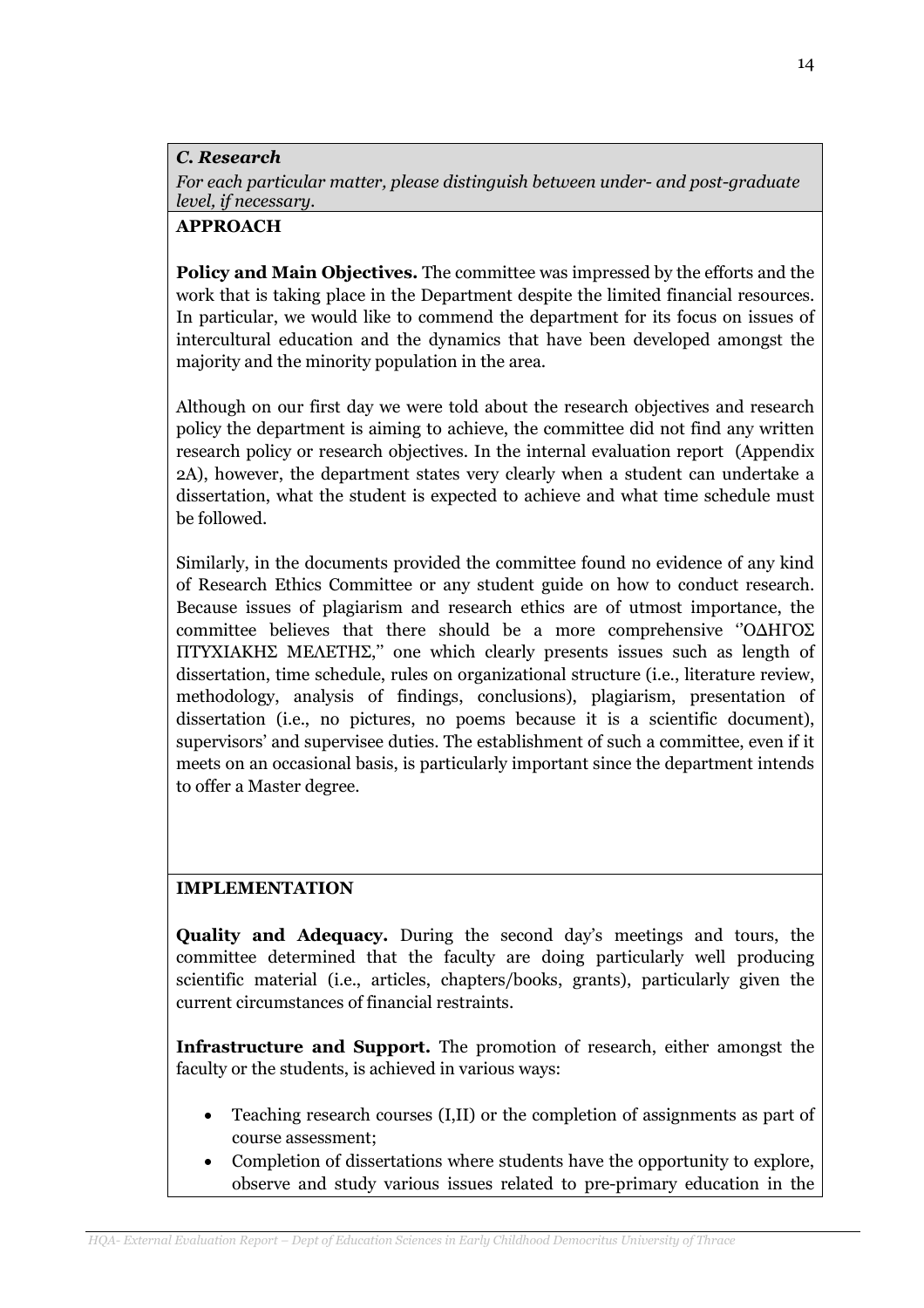local context;

- Application and completion of research grants with the involvement of students in various stages;
- Operation of labs within the Department that allows both students and faculty to interact in a cooperative environment as to produce scientific work;
- Publication of articles through the establishment of an e-journal that enables both faculty and students to exchange research findings related to educational research.

 Scientific Projects. In addition to the above activities, a sizeable number of faculty members have produced the following scientific output:

- Books: 1 monograph and five edited books
- Publications in peer reviewed journals: 10 in international journals and 7 in Greek journals
- Chapters in books: 20 chapters in Greek books and 1 in international book
- Conference presentations: 28 conference presentations. Three out of these 28 took place abroad, a figure which can be justified because of the lack of financial resources available from the School to attend a conference.

N.B.: The majority of the above data refers to the year 2011-2012.

Research Projects and Collaborations. In addition to these scientific scholarly publications and presentations, faculty members are actively seeking project collaborations with other European institutions. As a result, they have managed to accomplish 5 European projects with a variety of European Academic Institutes from countries such as Cyprus, Germany, Slovenia etc. The department also has close links with other Greek universities through its implementation of common projects. It is important to note that the faculty is trying to carry out these projects without any funding. Moreover, such projects may also produce scientific knowledge relevant to teaching material and daily practice.

The department has also developed 4 research labs with particular emphasis on family and child development, educational research and educational practices, environmental education and its implementation. These research units try to develop a research and educational mindset amongst students and faculty, one whose aim is the promotion of research procedures, innovative practice and the dissemination of research findings amongst the academic and student community.

Overall the committee believes that the quality and support of research facilities in as far as promoting research are adequate to this point. Faculty recognize the need for the purchase of additional equipment and for recruiting research staff to run the units. In particular, Dr. Koufaki mentioned that permission has been given to employ such staff through "Επιχειρηματικότητα".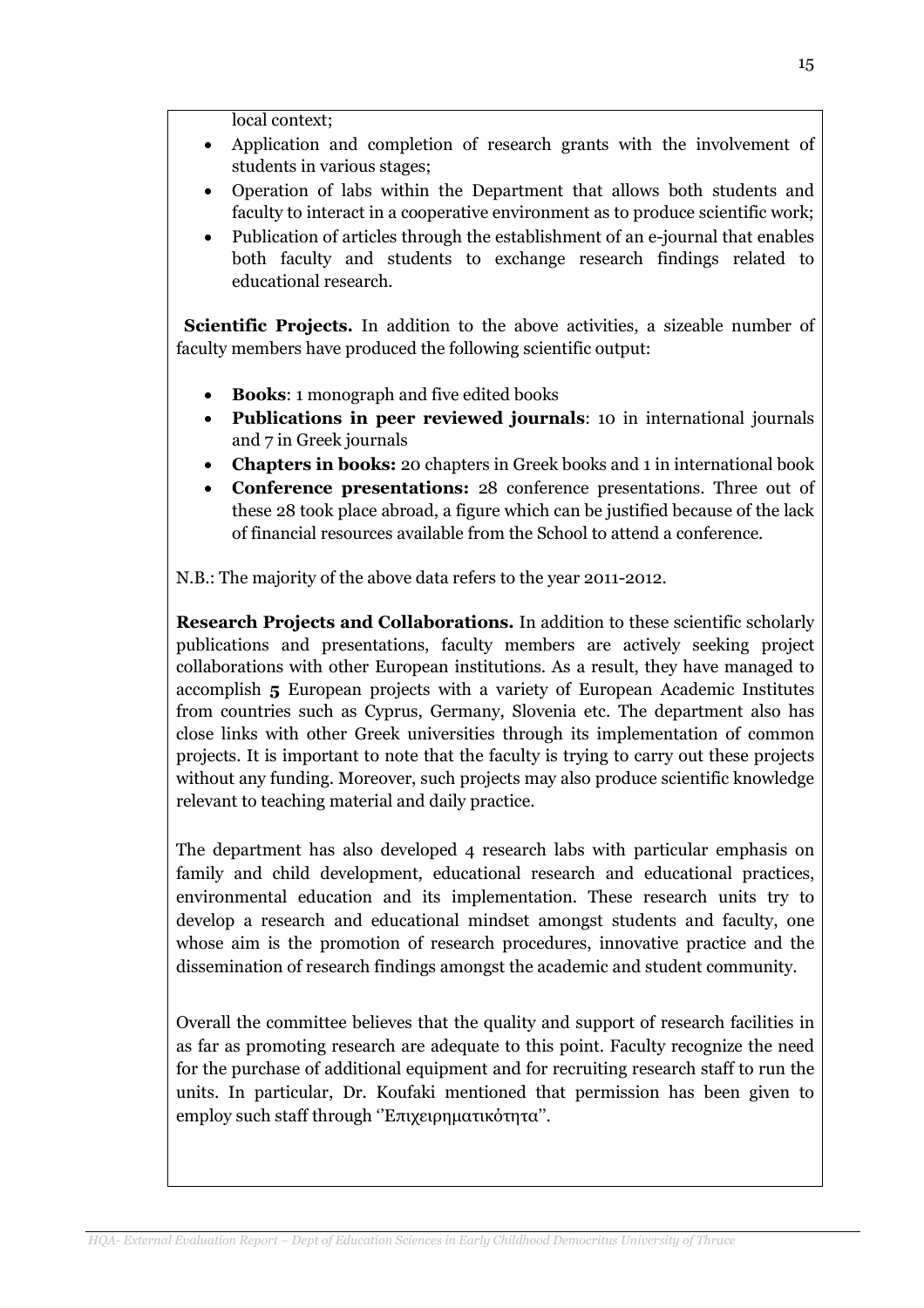## IMPROVEMENT

The committee commends the department for the great job they are doing in aiming to promote research. We believe that the following recommendations would continue to expand and strengthen the scientific output of the department:

- We urge all faculty to publish in peer-reviewed journals and attend conferences to the extent they are able to do so.
- We encourage the dissemination of findings to the wider academic community (e.g., conference presentations, publication in international journals).
- Consider organization of joint seminars with other departments within the University (Primary School Teachers, Social Administration and Political Science) in order to promote dissertations and share faculty research output. In that way the department will be a source of knowledge not only for the University of Thrace but also for the local community.
- Develop a Centre of Excellence that can promote the excellent work occurring in the department. Of special note is that with a particular focus in multicultural education.
- Develop a Research Centre in collaboration with the Department of Education that can provide scientific support (e.g., writing a proposal, statistical analysis, etc., ) and disseminate information about available grants and funding.
- Creation of an Educational Advisory Committee (EAC). The purpose of the Educational Advisory Committee would be to provide consultation when a student's academic status is in jeopardy due to plagiarism and/or poor academic progress.

Overall we commend the department for the work it has carried out, especially with the operation of research units that promote scholarship and publications.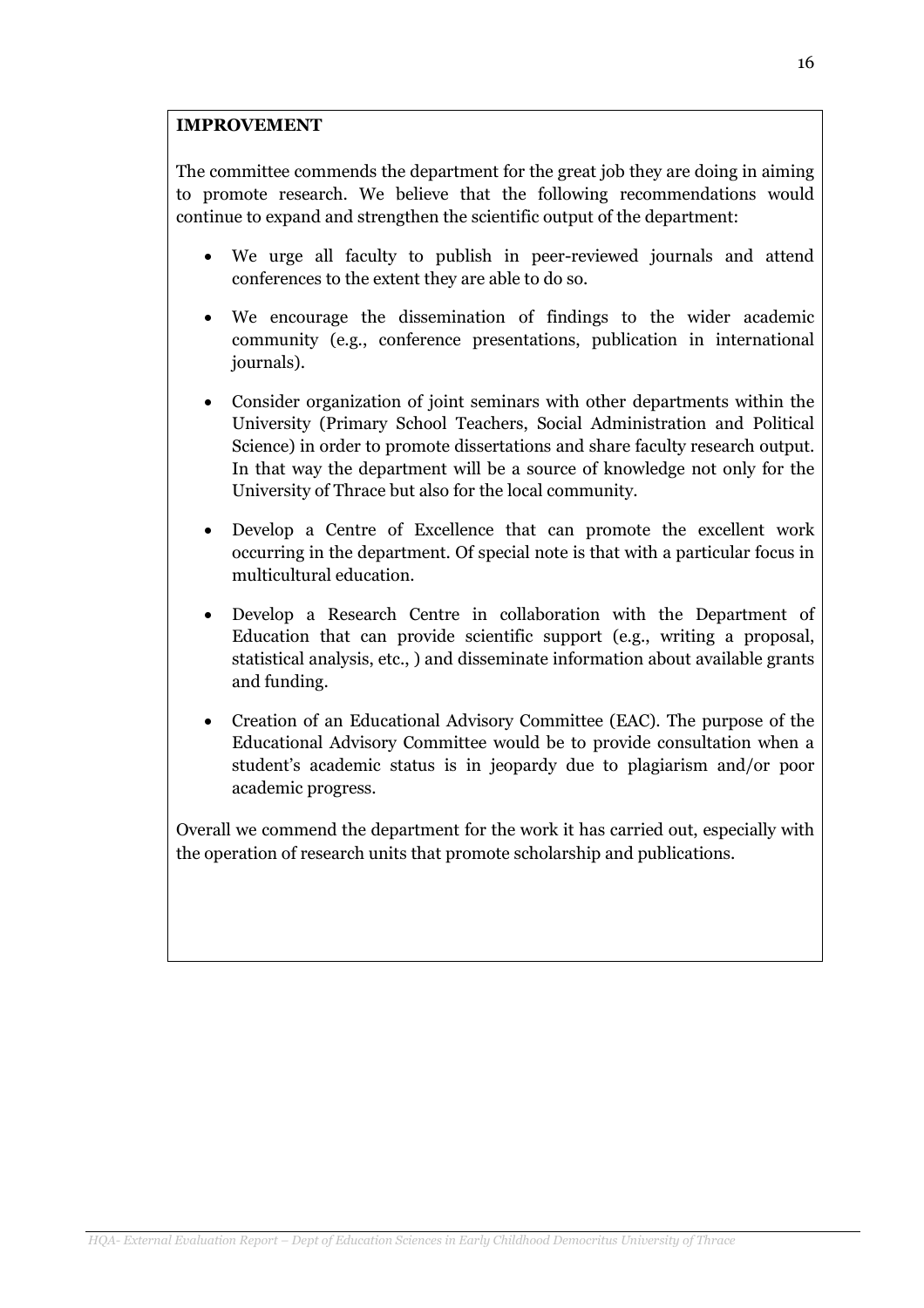## D. All Other Services

For each particular matter, please distinguish between under- and post-graduate level, if necessary.

## APPROACH

Administrative Procedures. It appears that the department has not vet developed a policy to simplify procedures because the administrative staff and the EETEP are currently able to cover both administrative and students' needs.

The Early Childhood Education department has three secretaries who seem to be meeting the unit's needs adequately. They are particularly good at contacting students about academic matters.

The committee felt that despite their limited resources and financial restraints, the administrative personnel have been very efficient at managing an enormous workload. The secretaries all noted the lack of technical support and their concern about the possibility of losing a staff member because of health reasons.

**Student Presence on Campus.** There appears to be no active policy to promote students' presence on campus. The committee observed that the physical structure itself does not create an attractive environment that might encourage a student presence on campus. We understand that this is due in part to the limited resources for students (e.g., computer labs). Moreover, it appears that many of the classrooms are do not lend themselves to interactive activities that would bring students to campus for a variety of purposes (e.g., lectures, clubs, athletics).

# IMPLEMENTATION

Administrative Organization and Infrastructure. The department's current administrative staff seems to support the daily activities of the academic unit well. In particular, the EETEP staff appear to play a crucial role in the organization of labs, the contacting and sometimes even tutoring of students and the development of field activities at a local community level (e.g., having students catalogue books for two local libraries).

Infrastructure for Students. Library facilities seem adequate but there is ample opportunity for improvement, both in terms of material acquisition and expanded space.

In addition, the committee also feels it imperative to implement Wifi access across the entire campus community.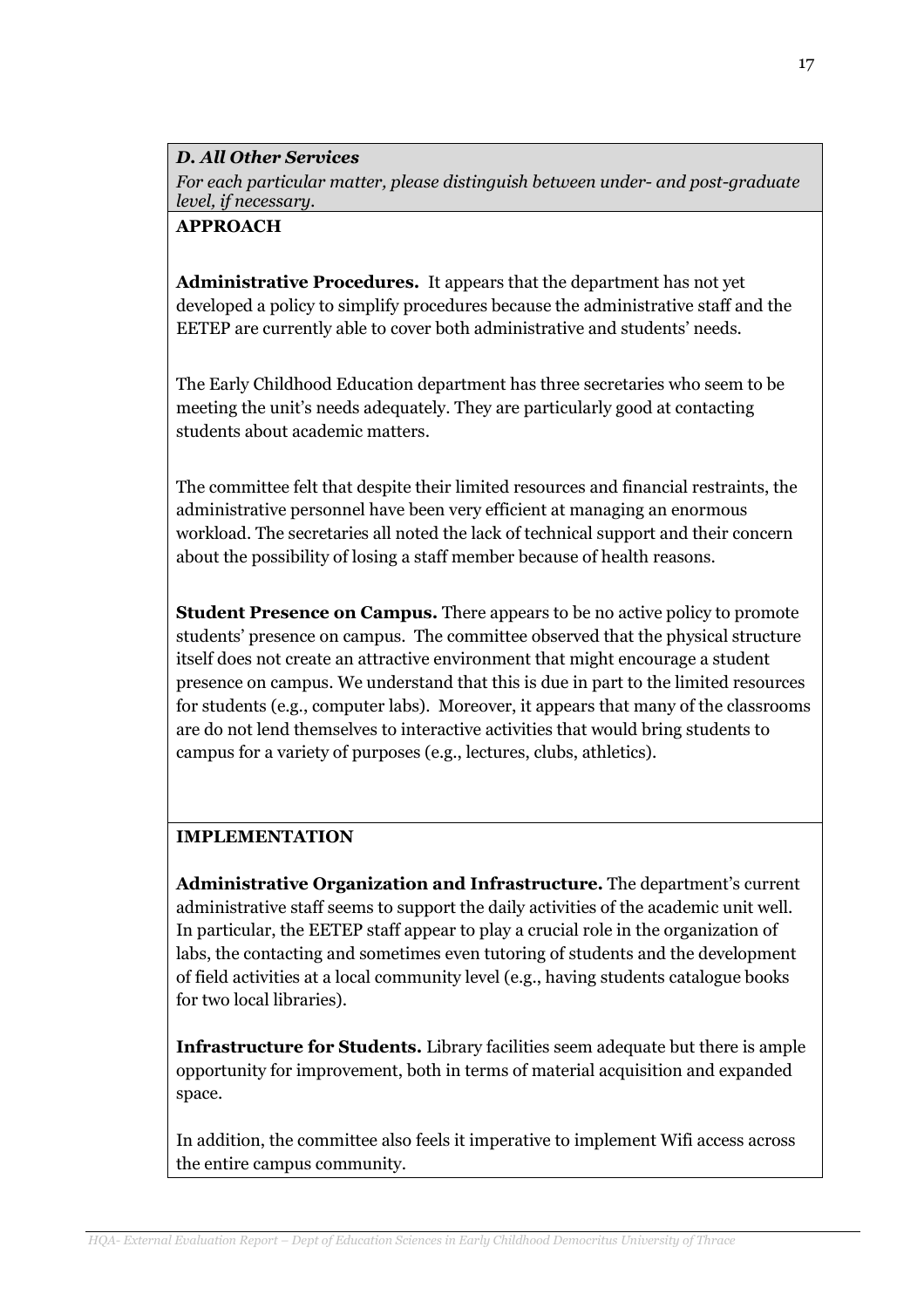We observed that faculty offices are well-appointed and almost every faculty member has his or her own office. This creates a positive academic environment that promotes research and academic work and encourages students to consult with individual faculty.

## IMPROVEMENTS

While services in general do appear adequate, we suggest a few areas where the department could enhance its delivery of services. The committee acknowledges, however, that these suggestions can only be implemented with additional funds, either from the university or external sponsors.

We suggest the following improvements:

- During our meeting with students, it was clear that the department has produced a number of enthusiastic alumni who are also effective communicators. We recommend the department consider developing an official organization of alumni who can become "ambassadors" for the program. Not only will this be an effective recruitment tool, but it will enable graduates to remain in touch with faculty and peers. As a result graduates will also have a way of continuing to grow professionally.
- Currently, the department does not offer services to students who have personal difficulties that could be overcome with the professional guidance of a counsellor. We urge the department to establish an office where students can go to consult with a qualified counsellor.
- While the library has generous operating hours (7:00 a.m. to 8:00 p.m.), appears well-equipped with Greek language texts and has expanded its electronic offerings, we recommend increasing access to English language texts and journals. The library also needs a data engine that records and catalogues dissertations. We further recommend that the library expand its journal collection to include more focus on relevant educational and teacher preparation topics (e.g., "Measurement and Assessment", "Multicultural Education", "Behavioural Difficulties", "Child Development").
- The committee observed a lack of technical support, including opportunities to train faculty and administrative staff using new equipment and software programs. We urge the department to find ways for them to receive continual professional development (e.g., seminars, tutorials).
- Although not essential, it would facilitate students' work if there were a copy center available on campus for student and faculty use.

While we have offered a number of suggestions to enhance the quality of students'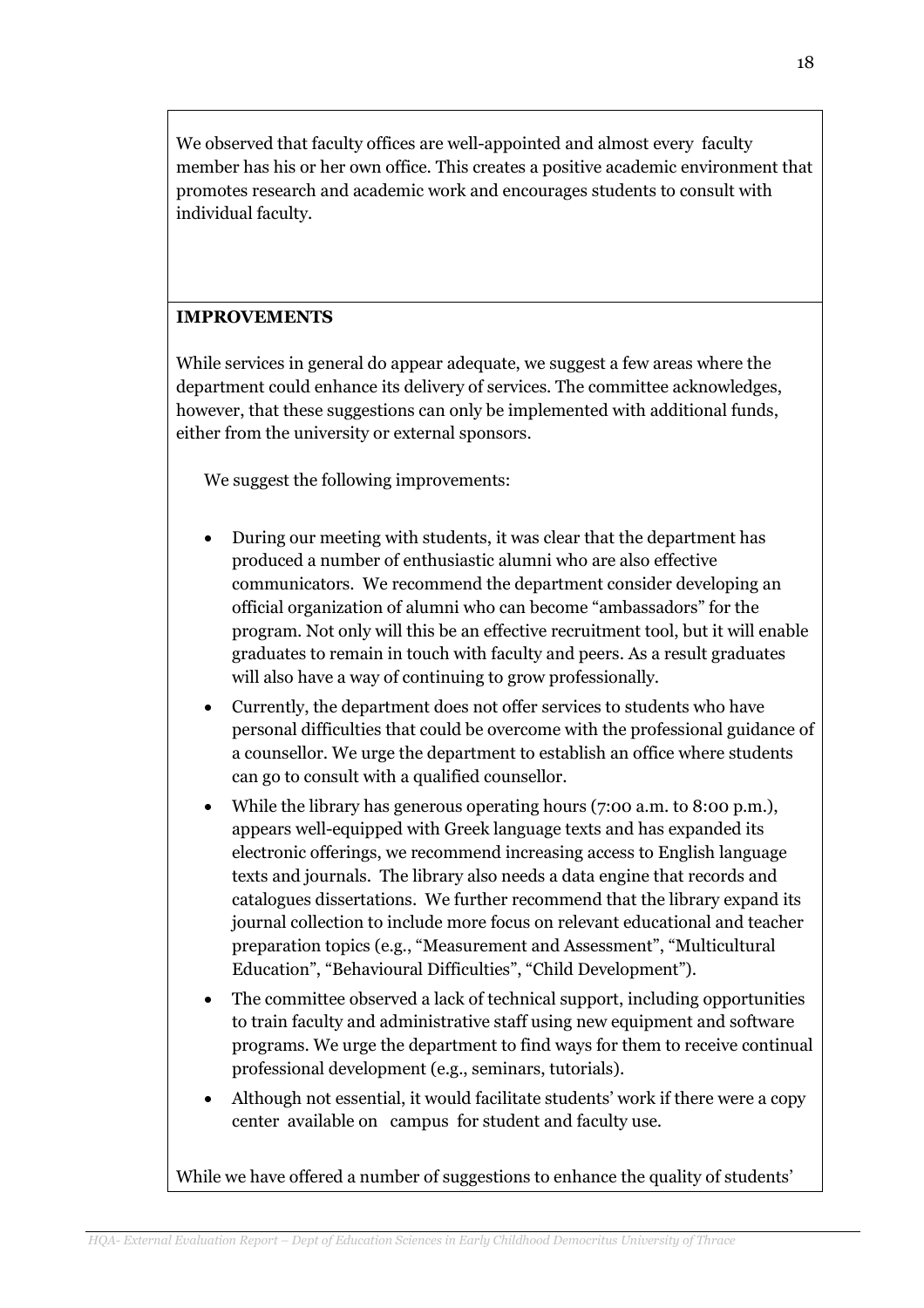educational experiences, the committee commends the faculty and staff for their diligent and voluntary efforts to face the challenges of serving students with limited resources. Furthermore, the committee believes that some of the suggestions we have made are the result of circumstances that cannot be resolved only at the departmental or school level. They are in fact the result of a highly centralized educational system, both at the university and ministerial level.

# Collaboration with social, cultural and production organizations

During interviews, both faculty and students expressed the desire for more involvement between academic faculty and the life of the community. Such interaction would promote understanding and respect for the work of the department.

The committee applauds a number of recent efforts made by the department to involve members of the local community through social and cultural activities. For example, the Practicum Coordinator is working closely with production organizations on projects that may enable the university to become a continuous professional development centre.

The department understands, however, the difficulties that may impede being accepted by the local community. Faculty members were very receptive to the committee's suggestions of ways they might enhance university-community relationships (e.g., professional development training for early childhood teachers; "school parenting" through reading to children; lectures or seminars open to the public).

It is expected that in the near future, faculty of the department will develop close links with the community in order to promote the work that is being undertaken in the department and make the latter accessible to the public (i.e., open days to public, observation of classroom teaching from high school students who may want to see how a university operates). For example, the environmental lab is one example of how a university can attract citizens, bring them closer to academic knowledge and be part of the day-to-day community life.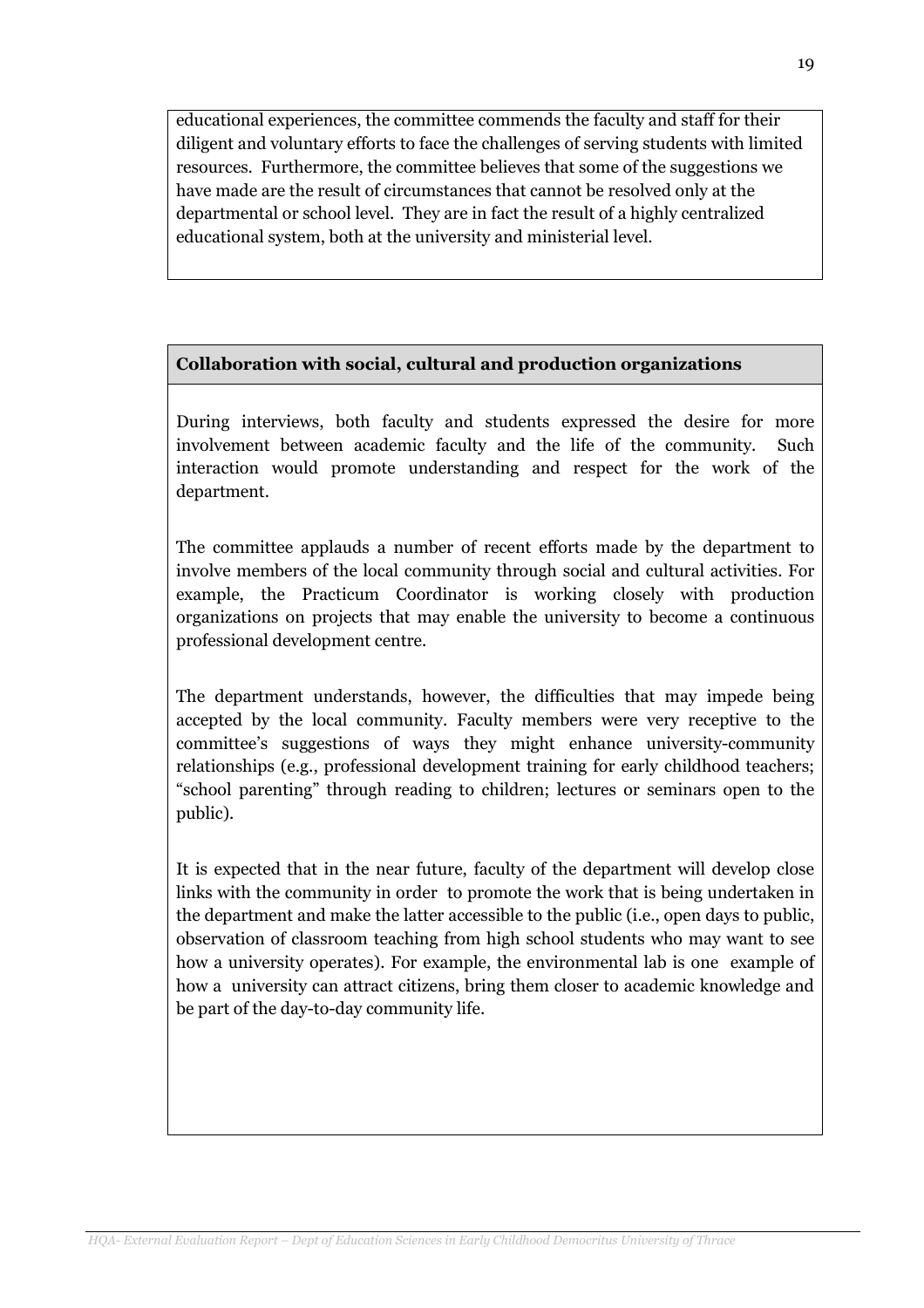E. Strategic Planning, Perspectives for Improvement and Dealing with Potential Inhibiting Factors

For each particular matter, please distinguish between under- and post-graduate level, if necessary.

#### F. Final Conclusions and recommendations of the EEC

For each particular matter, please distinguish between under- and post-graduate level, if necessary.

Conclusions. Overall, the committee applauds the department for working hard in the last few years to establish its presence in the local community. The committee further commends the faculty for the student-centered environment it has created in a remote part of Greece that does not easily attract students and faculty. Its excellent work with the Muslim community is particularly noteworthy.

We were similarly impressed by the openness and receptive attitude faculty members demonstrated as they listened to our suggestions. In fact, they were ready to start looking for ways to implement suggestions if possible. They asked questions, exchanged ideas and were clearly focused on a vision that represents high quality education consistent with current research findings.

In conclusion, the committee believes that if implemented, the suggested changes in the curriculum and the recommendations for improving program delivery (e.g., Practicum), scholarly research and strengthening links with the local community would take an already solid department to the next level of excellence.

Appendix

ΣΧΟΛΗ **…**  ΤΜΗΜΑ**…..** 

# ∆ΙΑΓΡΑΜΜΑ ΜΑΘΗΜΑΤΟΣ  $\mathcal{L}_\mathcal{L} = \mathcal{L}_\mathcal{L} = \mathcal{L}_\mathcal{L} = \mathcal{L}_\mathcal{L} = \mathcal{L}_\mathcal{L} = \mathcal{L}_\mathcal{L} = \mathcal{L}_\mathcal{L} = \mathcal{L}_\mathcal{L} = \mathcal{L}_\mathcal{L} = \mathcal{L}_\mathcal{L} = \mathcal{L}_\mathcal{L} = \mathcal{L}_\mathcal{L} = \mathcal{L}_\mathcal{L} = \mathcal{L}_\mathcal{L} = \mathcal{L}_\mathcal{L} = \mathcal{L}_\mathcal{L} = \mathcal{L}_\mathcal{L}$

Φθινοπωρινό **/** Εαρινό Τετράµηνο **20..** Καθηγητής **/** Καθηγήτρια**:**

Κωδικός Μαθήµατος**:** Γραφείο**.:**

Τηλ Γραφείου**:** 

20

HQA- External Evaluation Report – Dept of Education Sciences in Early Childhood Democritus University of Thrace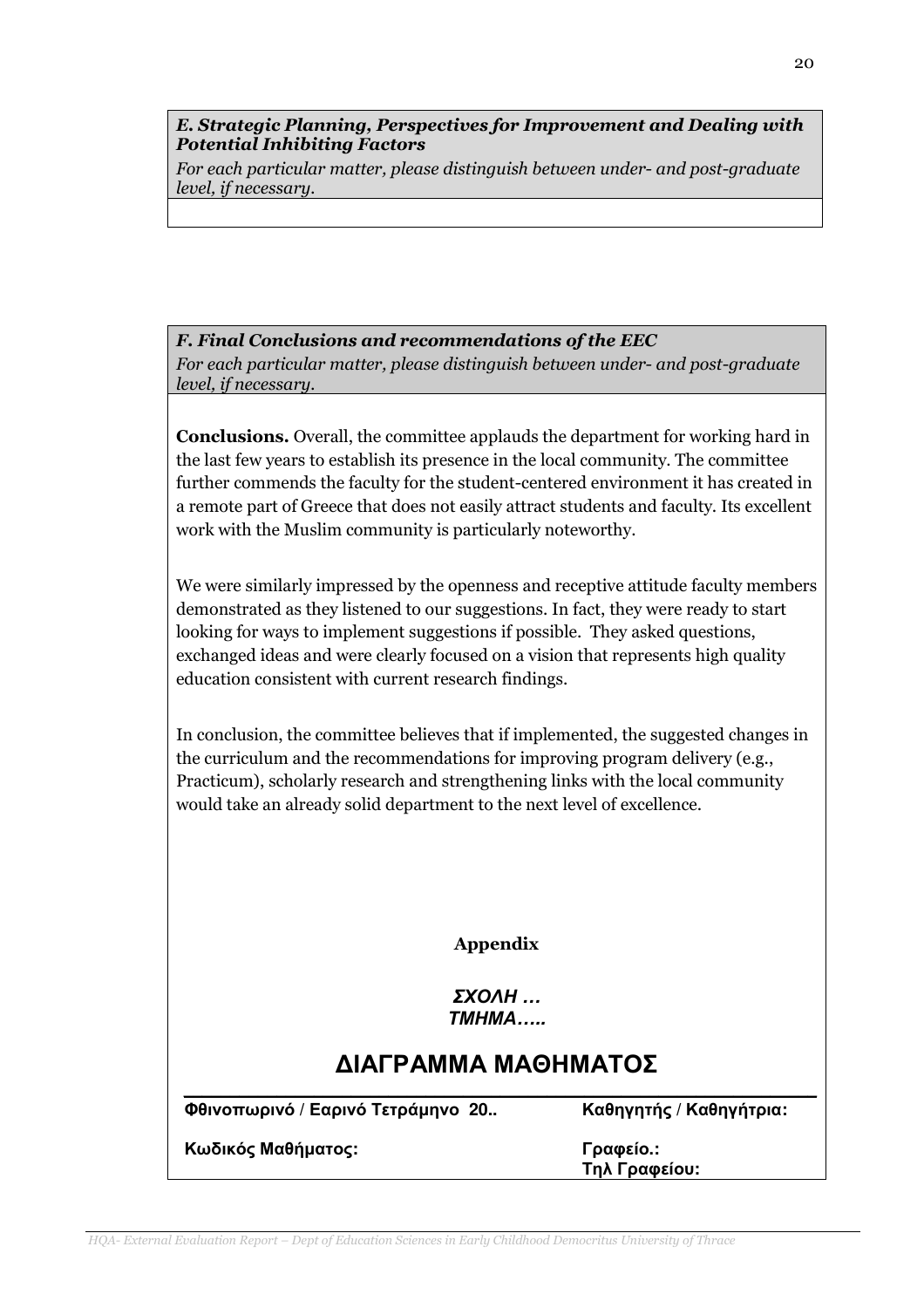#### Όνοµα Μαθήµατος**:** Ώρες Γραφείου**:**

Πιστωτικές Μονάδες**/ECTS:** Τρίτη 15:00 – 18:00 example

Ακροατήριο **/** Τµήµα**: E-MAIL:**

Ηµέρα **/** Ώρες Συνάντησης **:**   $\mathcal{L}_\mathcal{L} = \mathcal{L}_\mathcal{L} = \mathcal{L}_\mathcal{L} = \mathcal{L}_\mathcal{L} = \mathcal{L}_\mathcal{L} = \mathcal{L}_\mathcal{L} = \mathcal{L}_\mathcal{L} = \mathcal{L}_\mathcal{L} = \mathcal{L}_\mathcal{L} = \mathcal{L}_\mathcal{L} = \mathcal{L}_\mathcal{L} = \mathcal{L}_\mathcal{L} = \mathcal{L}_\mathcal{L} = \mathcal{L}_\mathcal{L} = \mathcal{L}_\mathcal{L} = \mathcal{L}_\mathcal{L} = \mathcal{L}_\mathcal{L}$ 

Σκοπός και Στόχοι Μαθήµατος**:**

Αναµενόµενα Μαθησιακά Αποτελέσµατα**:** 

**1.** Εβδ οµάδα

**2.** Θέµα

Αξιολόγηση του Μαθήµατος**: (**Είδος και Ποσοστά**)**

Προαπαιτούµενα Μαθήµατα**:** 

Βασικά Εγχειρίδια **:** 

Ο Νόµος περί Κατοχύρωσης Πνευµατικής Ιδιοκτησίας στην Ευρωπαϊκή Ένωση

'Κατοχύρωση' είναι ο νοµικός όρος που καλύπτει τα δικαιώµατα του έργου ενός συγγραφέα. Η νοµοθεσία προστατεύει την πνευµατική ιδιοκτησία εµποδίζοντας την οποιαδήποτε αντιγραφή ενός έργου χωρίς συγκεκριµένη άδεια.

(οποιοδήποτε είναι μεγαλύτερο σε σελίδες) αποτελεί παράβαση του νόμου ενώ οι φωτοτυπίες, εφ' όσον<br>. Πανεπιστημίου μπορεί να Η φωτοτύπηση περισσότερου από το 10% ενός διδακτικού βιβλίου ή ενός ολόκληρου κεφαλαίου δεν αποτελούν παραβίαση των κανόνων, πρέπει να περιορίζονται σε αυστηρά προσωπική χρήση. Κατοχή φωτοτυπηµένης ύλης, όπως π. χ. ένα ολόκληρο διδακτικό βιβλίο, στους χώρους του

οδηγήσουν σε πειθαρχικά μέτρα εκ μέρους του ιδρύματος και των αρχών εφαρμογής του Νόμου.

Zemelman, H., Daniels, H., & Hyde, A. (2012). Best practice: Bringing standards to life in American classrooms ( $4<sup>th</sup>$  ed). Portsmouth, NH: Heinemann.

Τετάρτη 11:30 – 13:20 example Παρασκευή 11:30 – 12:20 example